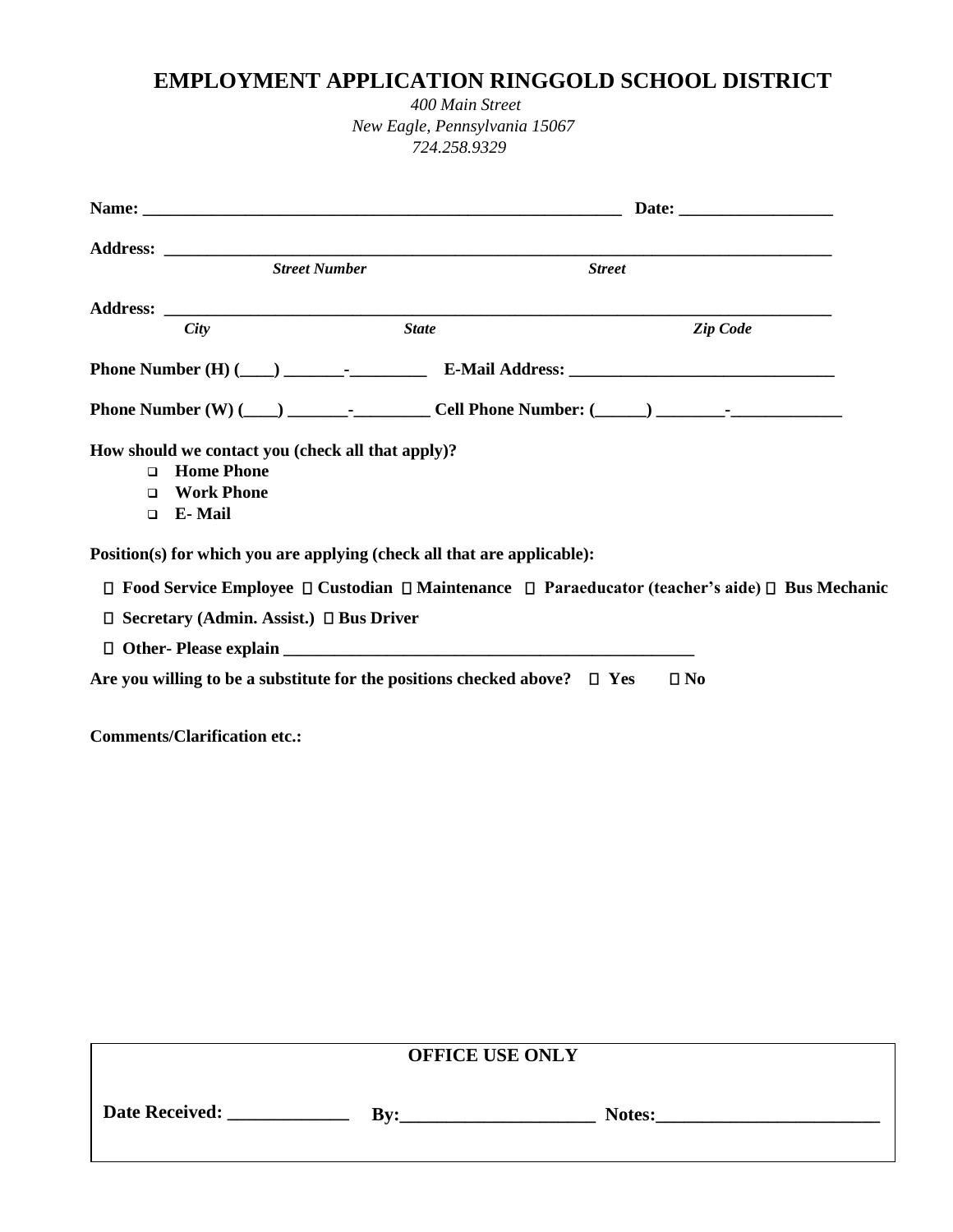**CERTIFICATIONS: Please list below any special certifications that you hold that are related to the position for which you are applying.**

| <b>Name of Certification</b> | <b>Description</b> (what this permits you to do) |
|------------------------------|--------------------------------------------------|
|                              |                                                  |
|                              |                                                  |
|                              |                                                  |
|                              |                                                  |

## **WORK EXPERIENCE (List most recent first)**

| #1 EMPLOYER               |             |                   |
|---------------------------|-------------|-------------------|
| <b>DATES EMPLOYED</b>     | <b>FROM</b> |                   |
| <b>WORK PERFORMED</b>     |             |                   |
| <b>ADDRESS</b>            |             | <b>CITY</b>       |
| <b>STATE</b>              | <b>ZIP</b>  | <b>TELEPHONE#</b> |
| <b>JOB TITLE</b>          |             | <b>SUPERVISOR</b> |
| <b>REASON FOR LEAVING</b> |             |                   |

| #2 EMPLOYER               |             |                   |
|---------------------------|-------------|-------------------|
| <b>DATES EMPLOYED</b>     | <b>FROM</b> | TO                |
| <b>WORK PERFORMED</b>     |             |                   |
| <b>ADDRESS</b>            |             | <b>CITY</b>       |
| <b>STATE</b>              | <b>ZIP</b>  | <b>TELEPHONE#</b> |
| <b>JOB TITLE</b>          |             | <b>SUPERVISOR</b> |
| <b>REASON FOR LEAVING</b> |             |                   |

| #3 EMPLOYER               |             |                   |
|---------------------------|-------------|-------------------|
| <b>DATES EMPLOYED</b>     | <b>FROM</b> | <b>TO</b>         |
| <b>WORK PERFORMED</b>     |             |                   |
| <b>ADDRESS</b>            |             | <b>CITY</b>       |
| <b>STATE</b>              | <b>ZIP</b>  | <b>TELEPHONE#</b> |
| <b>JOB TITLE</b>          |             | <b>SUPERVISOR</b> |
| <b>REASON FOR LEAVING</b> |             |                   |

**\*Please use separate sheet of paper for all other previous employers**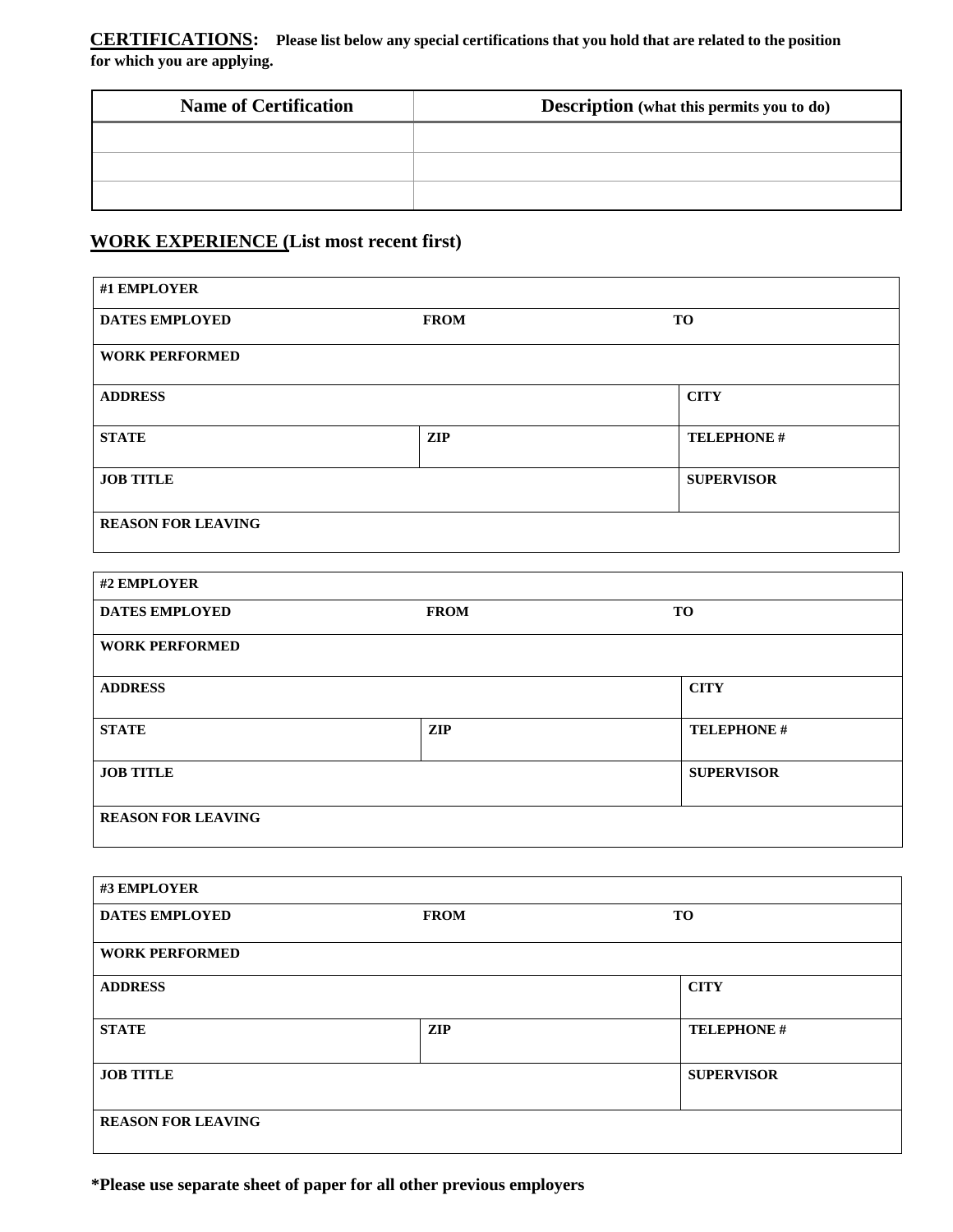### **EDUCATION**

| <b>School and Location</b> | <b>Date</b> | <b>Degree or Years</b><br><b>Attended</b> |
|----------------------------|-------------|-------------------------------------------|
|                            |             |                                           |
|                            |             |                                           |
|                            |             |                                           |
|                            |             |                                           |

#### **REFERENCES**

| <b>Name</b> | <b>Address</b> | <b>Position</b> | <b>Phone Number</b> |
|-------------|----------------|-----------------|---------------------|
|             |                |                 |                     |
|             |                |                 |                     |
|             |                |                 |                     |

### **EXPERIENCE AND QUALIFICATIONS (Complete for Bus Driver/Mechanic Position Only)**

Driver's License Number\_\_\_\_\_\_\_\_\_\_\_\_\_\_\_\_\_\_\_\_\_\_\_\_ From the State of\_\_\_\_\_\_\_\_\_\_\_ Expires on\_\_\_\_\_\_\_\_\_\_\_\_\_\_\_\_\_\_\_\_\_\_

**License Type (i.e CDL, Class A, Class 1,etc.)\_\_\_\_\_\_\_\_\_\_\_\_\_\_\_\_\_\_\_\_\_\_\_\_\_\_\_\_\_\_\_\_\_\_\_\_\_\_\_\_\_\_\_\_\_\_\_\_\_\_\_** 

**List CDL Endorsements\_\_\_\_\_\_\_\_\_\_\_\_\_\_\_\_\_\_\_\_\_\_\_\_\_\_\_\_\_\_\_\_\_\_\_\_\_\_\_\_\_\_\_\_\_\_\_\_\_\_\_\_\_\_\_\_\_\_\_\_\_\_\_\_\_\_\_\_** 

**Have you ever been denied a permit, license, privilege to operate a commercial motor vehicle or had revoked a HAZMAT Endorsement (HME) and/or a Transportation Worker ID Card (TWIC)?** 

**Has your license, permit, or privilege been suspended or revoked?\_\_\_\_\_\_\_\_\_\_\_\_\_\_\_\_\_\_\_\_\_\_\_\_\_\_\_\_\_\_\_\_\_** 

**\_\_\_\_\_\_\_\_\_\_\_\_\_\_\_\_\_\_\_\_\_\_\_\_\_\_\_\_\_\_\_\_\_\_\_\_\_\_\_\_\_\_\_\_\_\_\_\_\_\_\_\_\_\_\_\_\_\_\_\_\_\_\_\_\_\_\_\_\_\_\_\_\_\_\_\_\_\_\_\_\_\_\_\_\_\_\_\_\_** 

**If yes, please explain\_\_\_\_\_\_\_\_\_\_\_\_\_\_\_\_\_\_\_\_\_\_\_\_\_\_\_\_\_\_\_\_\_\_\_\_\_\_\_\_\_\_\_\_\_\_\_\_\_\_\_\_\_\_\_\_\_\_\_\_\_\_\_\_\_\_\_\_\_\_\_** 

### **TRAFFIC CONVICTIONS AND FORFEITURES LAST THREE YEARS**

| <b>STATE</b> | <b>DATE</b> | <b>OFFENSE</b> | <b>COMMERCIAL</b><br><b>VEHICLE</b> | <b>PERSONAL</b><br><b>AUTO</b> |
|--------------|-------------|----------------|-------------------------------------|--------------------------------|
|              |             |                |                                     |                                |
|              |             |                |                                     |                                |
|              |             |                |                                     |                                |
|              |             |                |                                     |                                |